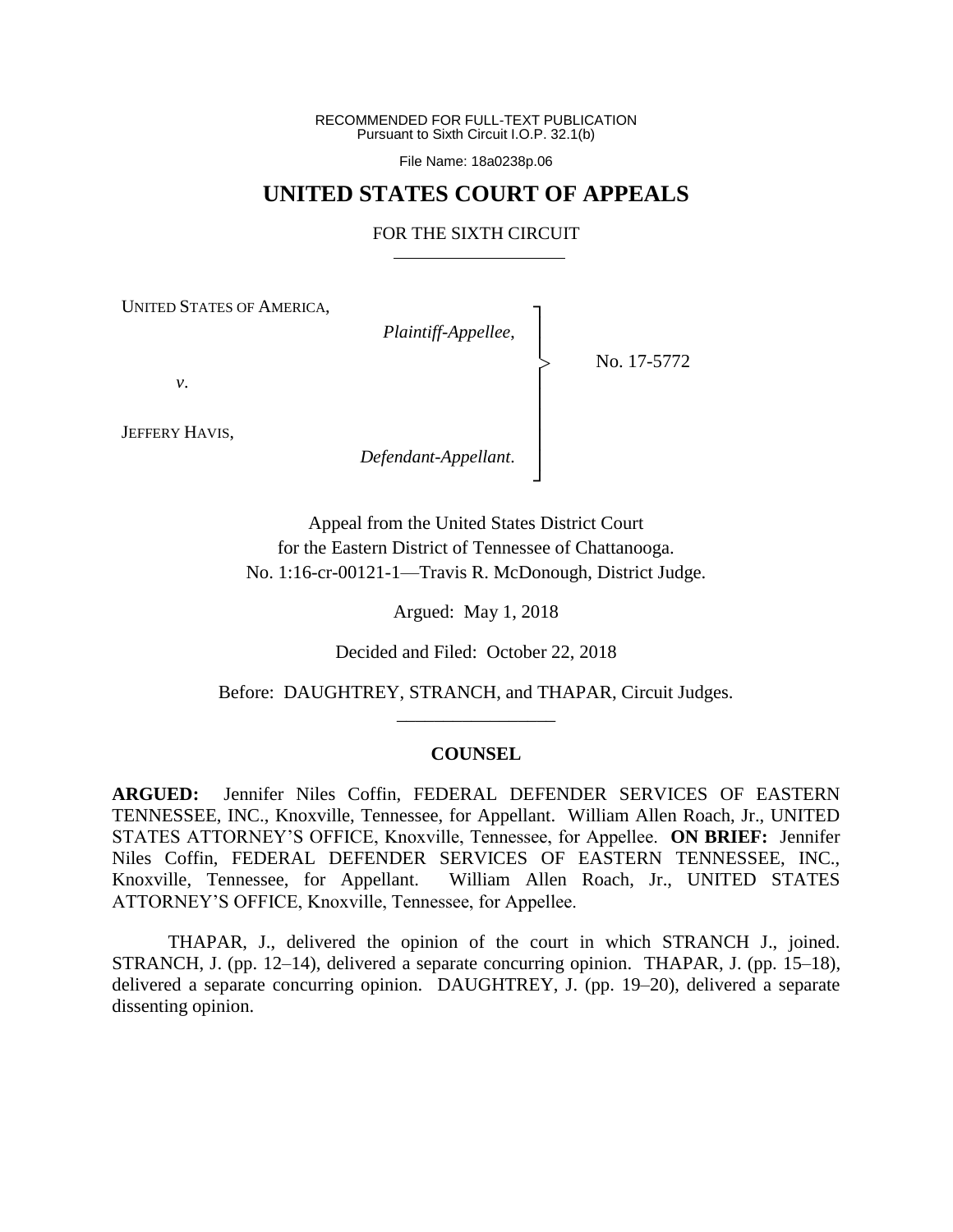# **OPINION** \_\_\_\_\_\_\_\_\_\_\_\_\_\_\_\_\_

\_\_\_\_\_\_\_\_\_\_\_\_\_\_\_\_\_

THAPAR, Circuit Judge. What we do is sometimes less important than how we do it. The United States Sentencing Commission has the power to promulgate the Sentencing Guidelines. But Congress has limited how it may exercise that power. Those limits are important—not only because Congress thinks so, but because they define the Commission's identity in our constitutional structure.

Jeffery Havis claims that the Commission has disregarded those limits. And he may have a point. But a prior published decision of our court requires that we reject this part of his argument. Following that precedent and finding Havis's other arguments unavailing, we affirm his sentence.

I.

Jeffery Havis pled guilty to being a felon in possession of a firearm. *See* 18 U.S.C.  $§ 922(g)(1)$ . As it turns out, he had a lengthy criminal record. And at sentencing, the district court concluded that his twenty-year-old state conviction for selling or delivering cocaine amounted to a "controlled substance offense" under the Guidelines and increased his base offense level accordingly. U.S. Sentencing Guidelines Manual § 2K2.1(a)(4)(A) (U.S. Sentencing Comm'n 2016); *see* Tenn. Code Ann. § 39-17-417(a)(2)–(3) (2000).

Havis objected to the increase. He argued that delivering cocaine does not qualify as a "controlled substance offense" and that it was unclear whether his state conviction was for delivery or sale. The district court found this argument unavailing on account of this court's decision in *United States v. Alexander*, which held that any violation of the Tennessee statute at issue is a controlled substance offense. 686 F. App'x 326, 327–28 (6th Cir. 2017) (per curiam). The district court thus reasoned that it did not matter whether Havis was convicted of selling or delivering cocaine since both qualified as a basis to increase his sentence. Havis now appeals, and we review the district court's decision de novo. *United States v. Evans*, 699 F.3d 858, 862 (6th Cir. 2012).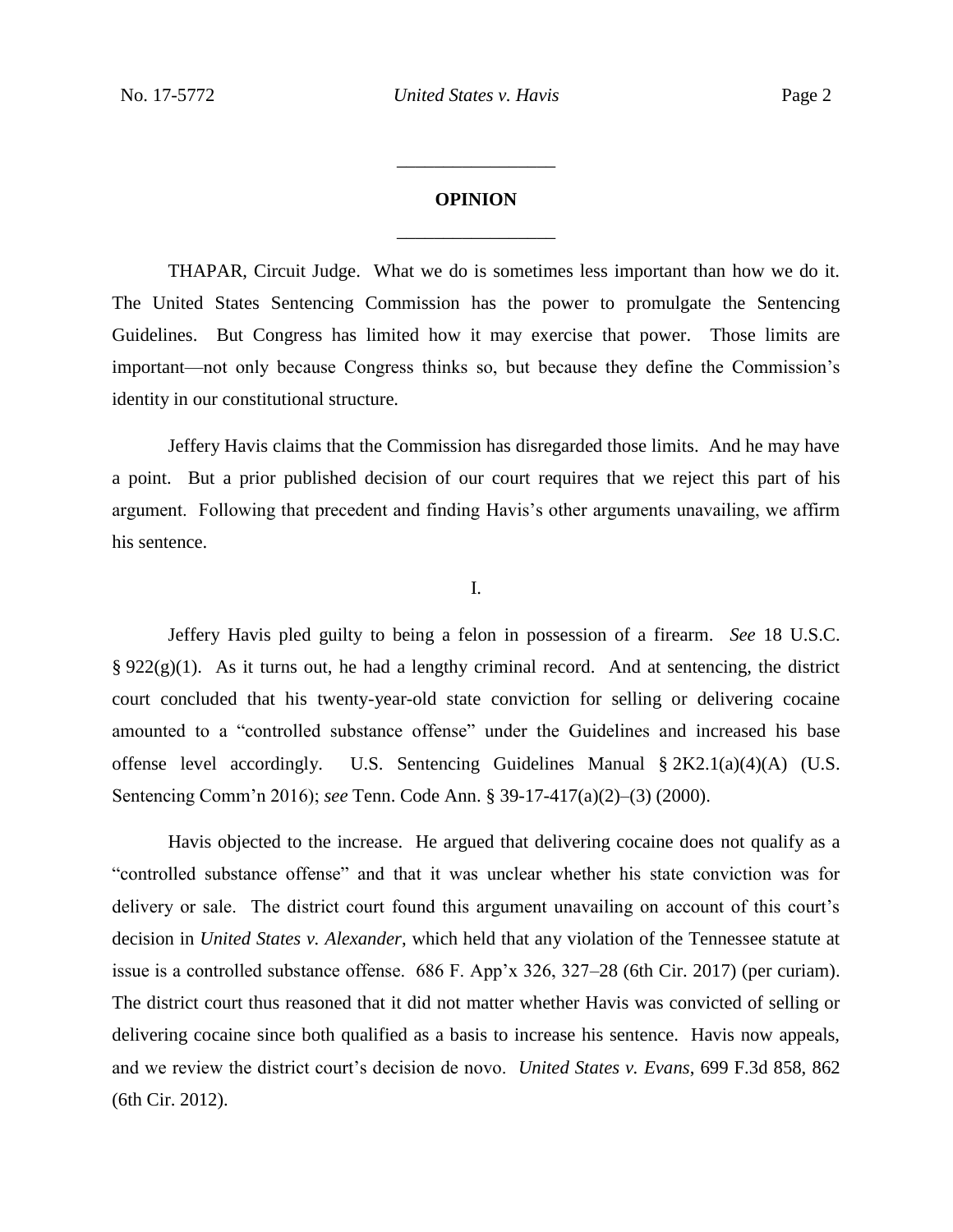II.

To determine whether delivering drugs in violation of Tennessee law is a controlled substance offense, we apply the categorical approach. *United States v. Woodruff*, 735 F.3d 445, 449 (6th Cir. 2013). Under this approach, we care not about the facts of Havis's actual misconduct but about the *elements* of drug delivery under Tennessee law. *Taylor v. United States*, 495 U.S. 575, 600–02 (1990); *Woodruff*, 735 F.3d at 449. Thus, our job is to match up the elements of Tennessee drug delivery with those of a "controlled substance offense" under the Guidelines and see if Tennessee criminalizes a broader range of conduct. *See Taylor*, 495 U.S. at 599–600; *Woodruff*, 735 F.3d at 449. If so, no match, and the district court erred by increasing Havis's base offense level. But if Tennessee drug delivery criminalizes the same (or a narrower) range of conduct, we have a match and the district court was right.

#### A.

Havis first argues that Tennessee drug delivery does not match up with a controlled substance offense under the Guidelines because the former includes *attempting* to transfer drugs, while the Guidelines only include *completed* controlled substance offenses. The problem for Havis, however, is that this court has already interpreted the Guidelines's definition of "controlled substance offense" to include attempts. *Evans*, 699 F.3d at 866–67. To get there, the court relied on the Guidelines's commentary, which explicitly states that a controlled substance offense "include[s] 'the offenses of aiding and abetting, conspiring, and attempting to commit such offenses.'" *Id.* at 866 (quoting U.S.S.G. § 4B1.2 cmt. n.1). And reliance on the commentary was necessary to the result in *Evans*. *Id.* at 868; *cf. United States v. McMurray*, 653 F.3d 367, 375 (6th Cir. 2011) (deeming a statement dictum where it "was not necessary to the outcome" of a prior case (quoting *United States v. Turner*, 602 F.3d 778, 786 (6th Cir.  $2010)$ )).

Havis argues that the *Evans* court erred when it relied on the commentary because the Guidelines's actual text says nothing about attempt, *see* U.S.S.G. § 4B1.2(b), and the Sentencing Commission cannot add to the text in commentary. But save an en banc decision of this court or an intervening decision of the Supreme Court, we must follow *Evans* nonetheless. *Salmi v. Sec'y*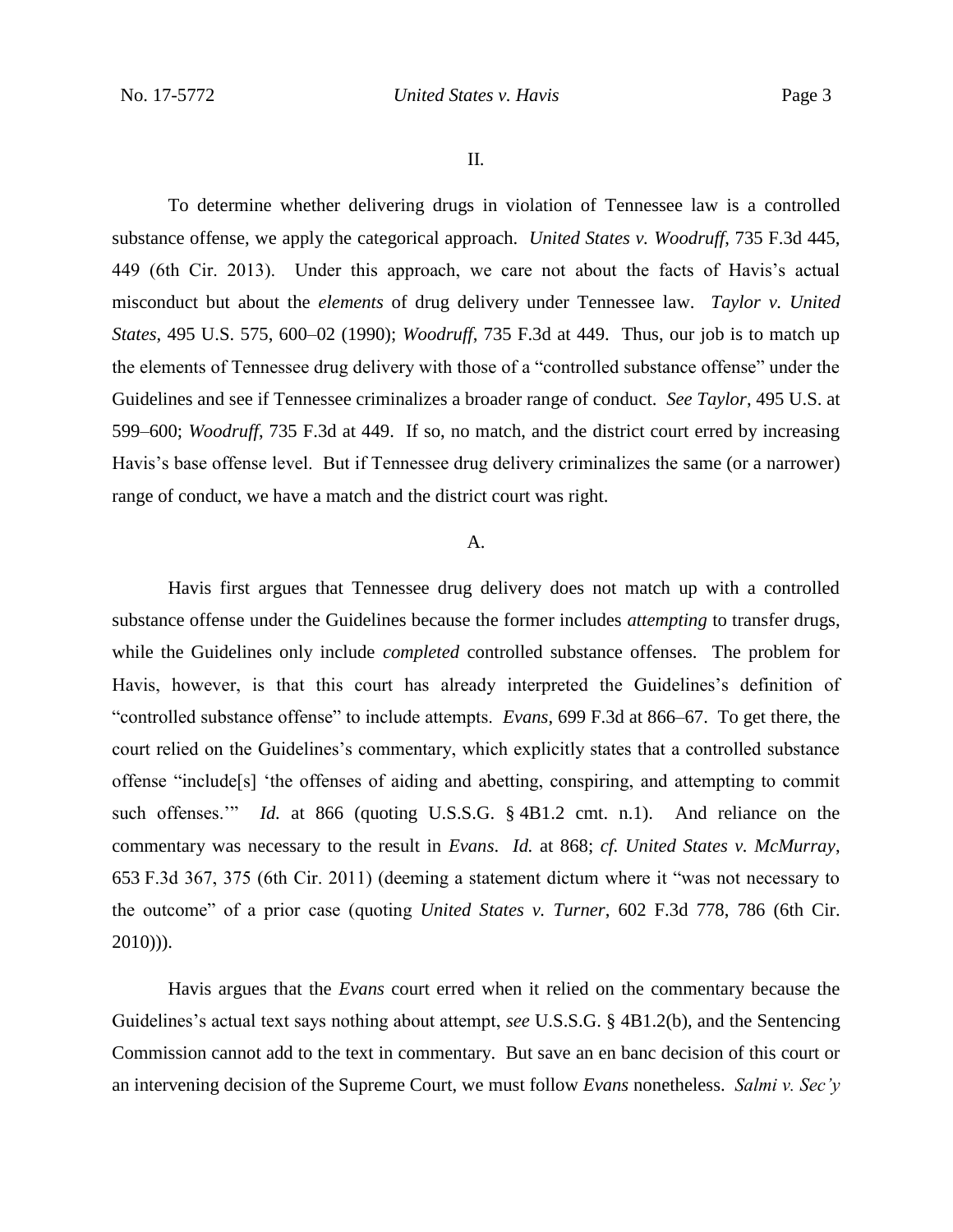*of Health & Human Servs.*, 774 F.2d 685, 689 (6th Cir. 1985); *see also McMurray*, 653 F.3d at 375; *Grundy Mining Co. v. Flynn*, 353 F.3d 467, 479 (6th Cir. 2003) ("We are not free to pick and choose the portions of a prior published decision that we will follow and those that we will disregard. Nor do we enjoy greater latitude in situations where our precedents purportedly are tainted by analytical flaws[.]"). There is no way to grant Havis relief without overruling *Evans*'s reliance on the very same commentary at issue here.

The fact that we are foreclosed from reversing a prior panel does not mean, however, that Havis's challenge to the commentary does not have legs. To understand his challenge to the Sentencing Commission's use of commentary, one must take a closer look at the Commission itself. Back in 1984, Congress created the Commission, a sort of hybrid body that does not fit squarely within any of the three branches of government. *See* 28 U.S.C. § 991. The agency is formally "located" within the judicial branch, but its job is to make policy judgments about criminality by promulgating the Guidelines. *See id.* In *Mistretta v. United States*, 488 U.S. 361 (1989), the Supreme Court undertook the delicate task of explaining why the Commission does not, despite its unique character, exercise both judicial and legislative functions in violation of the separation of powers. *See generally id.* at 380–412. The Court's explanation hinged in part on the limits Congress placed on the Commission's power to promulgate the Guidelines. First, Congress must have a chance to review amendments to the Guidelines's text before they take effect. 28 U.S.C. § 994(a), (p); *Mistretta*, 488 U.S. at 393–94. And second, the Sentencing Commission must comply with the notice-and-comment requirements in the Administrative Procedure Act. 28 U.S.C. § 994(x); *Mistretta*, 488 U.S. at 394. Without these limits, the Court explained that the Commission might be said to possess "the power of judging joined with the legislative," *Mistretta*, 488 U.S. at 394 (quoting The Federalist No. 47, at 326 (James Madison) (J. Cooke ed., 1961)), thereby compromising the ability of the branches to check one another's power—"the greatest security against tyranny," *id.* at 381 (citing The Federalist No. 51, at 349 (James Madison) (J. Cooke ed., 1961)). But with these limits in place, the Court ruled that the Commission, although something of an odd duck, was constitutional.

A problem thus arises when the Commission bypasses these procedures by adding offenses to the Guidelines through commentary rather than through an amendment. Unlike the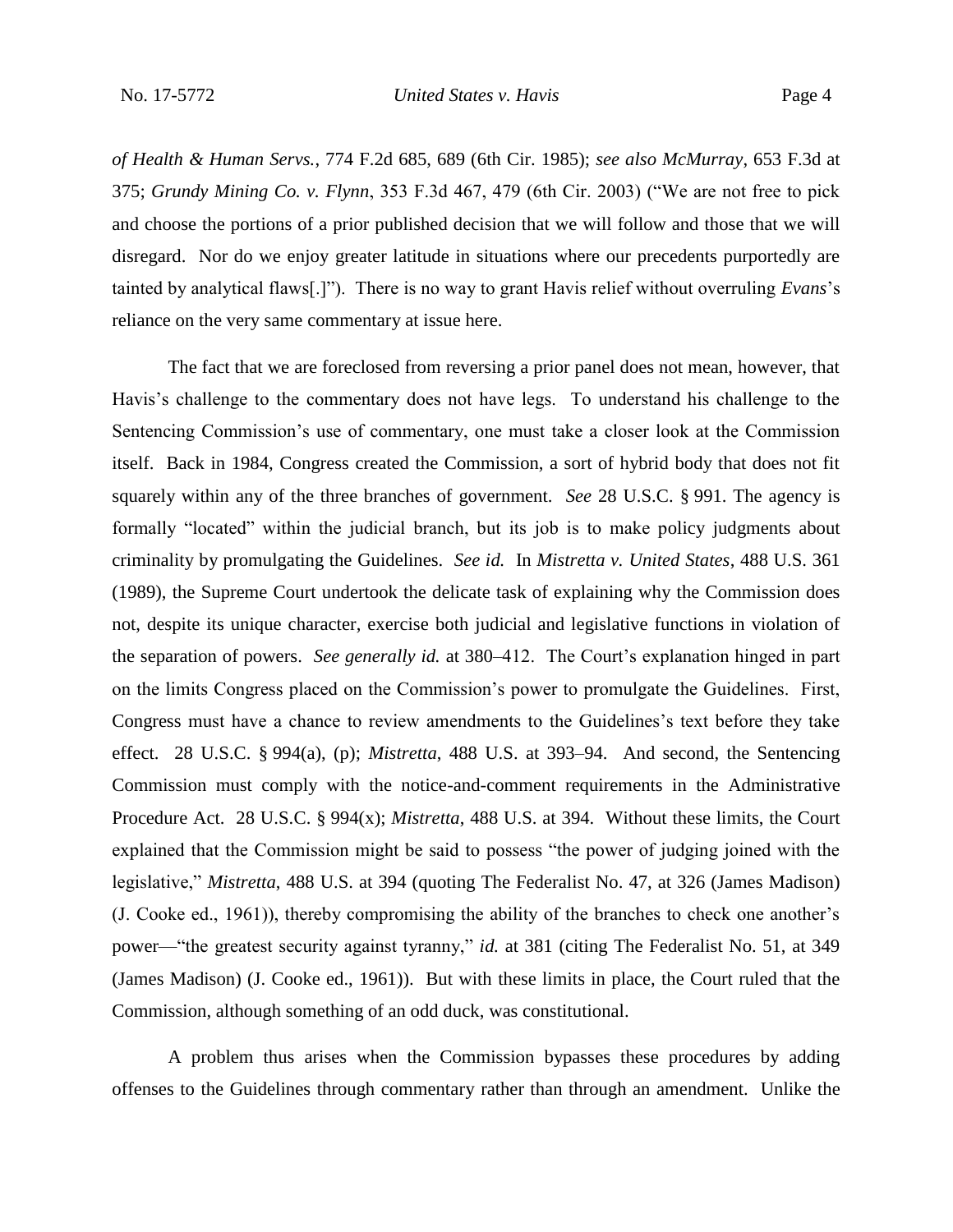*text* of the Guidelines, the Commission does not have to give Congress a chance to review commentary it publishes along with the Guidelines's text, nor must the Commission float commentary through notice and comment. *See Stinson v. United States*, 508 U.S. 36, 40–41 (1993); *United States v. Rollins*, 836 F.3d 737, 742–43 (7th Cir. 2016) (en banc). As such, the Commission may only use commentary to *interpret* the text that is already there. *Stinson*, 508 U.S. at 42–43, 47. And a comment that increases the range of conduct that the Guidelines cover has clearly taken things a step beyond interpretation. *See United States v. Winstead*, 890 F.3d 1082, 1090–91 (D.C. Cir. 2018); *Rollins*, 836 F.3d at 742.**<sup>1</sup>** Indeed, when Congress wants to criminalize the *attempt* to commit a certain crime that is already defined in the code, it does so explicitly in the code itself. *E.g.*, 21 U.S.C. § 846. Thus, in Havis's view, the Commission should have taken the same approach here and amended the Guidelines.

As *Mistretta* taught, these procedural requirements are one piece of a larger puzzle. If the Commission can add to or amend the Guidelines solely through commentary, then it possesses a great deal more legislative power than *Mistretta* envisioned. This means that in order to keep the Sentencing Commission in its proper constitutional position—whatever that is exactly—courts must keep Guidelines text and Guidelines commentary, which are two different vehicles, in their respective lanes. *See, e.g.*, *Winstead*, 890 F.3d at 1092; *Rollins*, 836 F.3d at 742; *United States v. Soto-Rivera*, 811 F.3d 53, 60 (1st Cir. 2016).

Moreover, the now-advisory nature of the Guidelines does not render the limits on the Commission's rulemaking power any less important. *See United States v. Booker*, 543 U.S. 220, 245 (2005) (rendering the Guidelines "effectively advisory"). Even in light of *Booker*, the Commission must continue to obey its authorizing statute. 28 U.S.C. § 994(p), (x). And allowing the Commission to add to the Guidelines through commentary still poses a separationof-powers problem. *See Beckles v. United States*, 137 S. Ct. 886, 895–96 (2017) (emphasizing that the advisory Guidelines are not "immune from constitutional scrutiny").

**<sup>1</sup>**Deferring to the Sentencing Commission's commentary insofar as it interprets the Guidelines's text follows from the principle that courts should defer to agencies' interpretations of their own regulations. *Stinson*, 508 U.S. at 45 (citing *Bowles v. Seminole Rock & Sand Co.*, 325 U.S. 410, 414 (1945)); *see Auer v. Robbins*, 519 U.S. 452, 461 (1997). But insofar as commentary adds to, rather than interprets, the Guidelines's text, *Auer* does not mandate deference.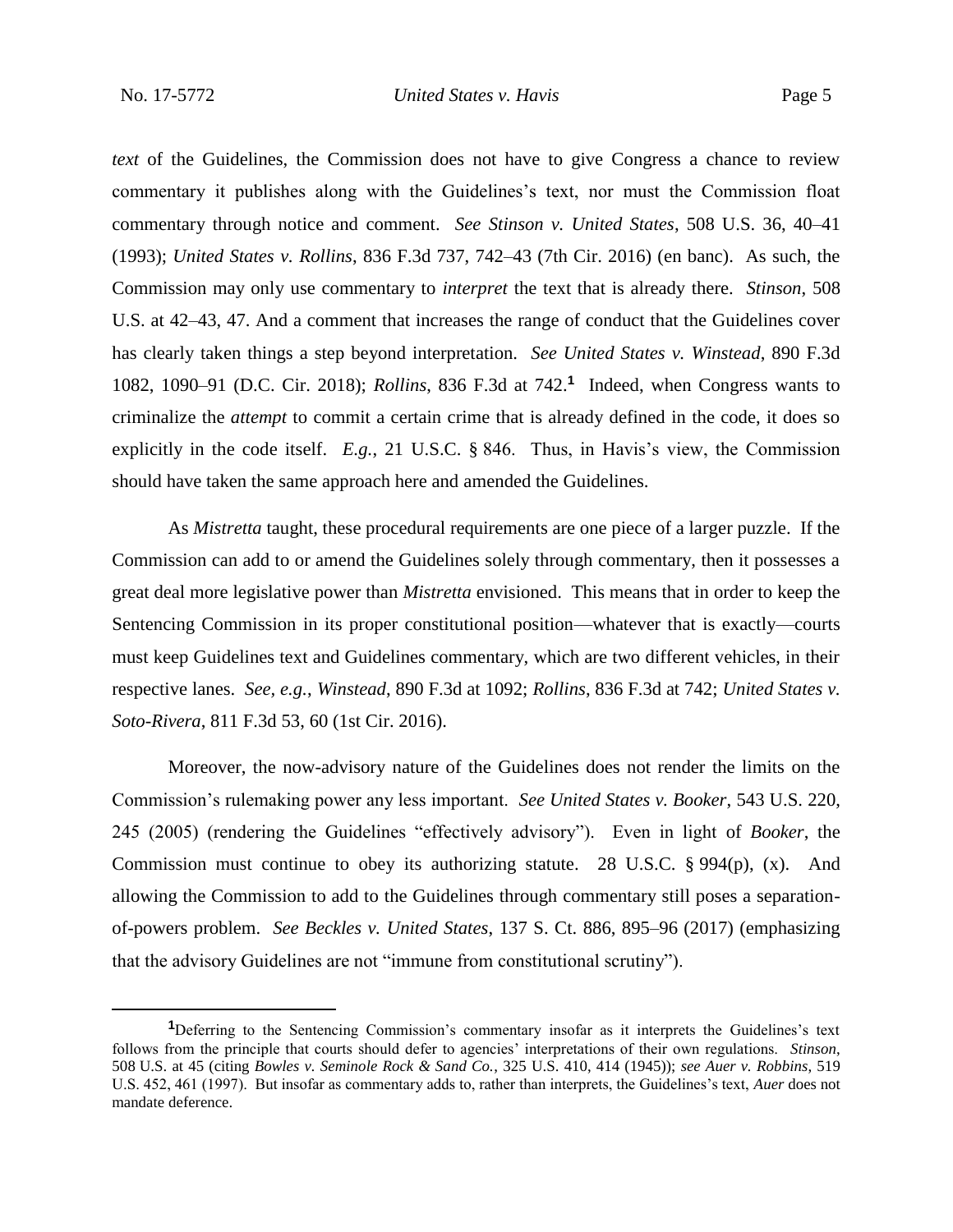Though advisory, the Guidelines and their commentary remain the "lodestone" of federal sentencing. *Peugh v. United States*, 569 U.S. 530, 541–44 (2013). A district court must calculate a defendant's Guidelines range correctly, and in doing so, account for all applicable commentary. *Gall v. United States*, 552 U.S. 38, 49 (2007); *Stinson*, 508 U.S. at 42–43, 47. The court must then consider the Guidelines range in formulating a sentence and ensure that any deviation from the range "is sufficiently compelling." 18 U.S.C. § 3553(a)(4); *Gall*, 552 U.S. at 50. On appeal, reviewing courts are at liberty to afford a within-Guidelines sentence a presumption of reasonableness, which this circuit does. *Gall*, 552 U.S. at 51; *United States v. Vonner*, 516 F.3d 382, 389 (6th Cir. 2008) (en banc). And appellate courts can reverse a sentence outside the Guidelines only if they conclude that any deviation was unreasonable. *Gall*, 552 U.S. at 51. So just as a runner's starting position influences the time in which he finishes the race, a defendant's sentence depends in part on what the Guidelines range is, even if that range is nonbinding. *See Peugh*, 569 U.S. at 542. As a result, the Commission's Guidelines continue to have a marked effect on sentencing, and the Commission needs to present changes to Congress and send them through notice and comment before courts apply them. Havis's argument may thus warrant revisiting *Evans*. *Winstead*, 890 F.3d at 1090–92 (holding that the Commission was without power to add attempts of controlled substance offenses to §4B1.2(b) by way of commentary).

#### B.

Havis also argues that Tennessee drug delivery is overbroad because it permits a conviction for a specific type of conduct: offering to sell drugs. *Evans* disposes of this argument, too. There, the court held that a conviction for "an offer to sell is properly considered an attempt to transfer a controlled substance, which is a 'controlled substance offense' under the Guidelines." *Evans*, 699 F.3d at 867 (citing U.S.S.G. § 4B1.2 cmt. n.1). Havis acknowledges *Evans*, but his only effort to distinguish it is to point again to his arguments in this appeal that the definition of "controlled substance offense" should not include attempts. Maybe, but as explained above, *Evans* held that the definition of "controlled substance offense" *does* include attempts, and that decision binds us no matter the new arguments that Havis raises in this case. *Grundy Mining Co.*, 353 F.3d at 479. So Havis's challenge on this front must also fail.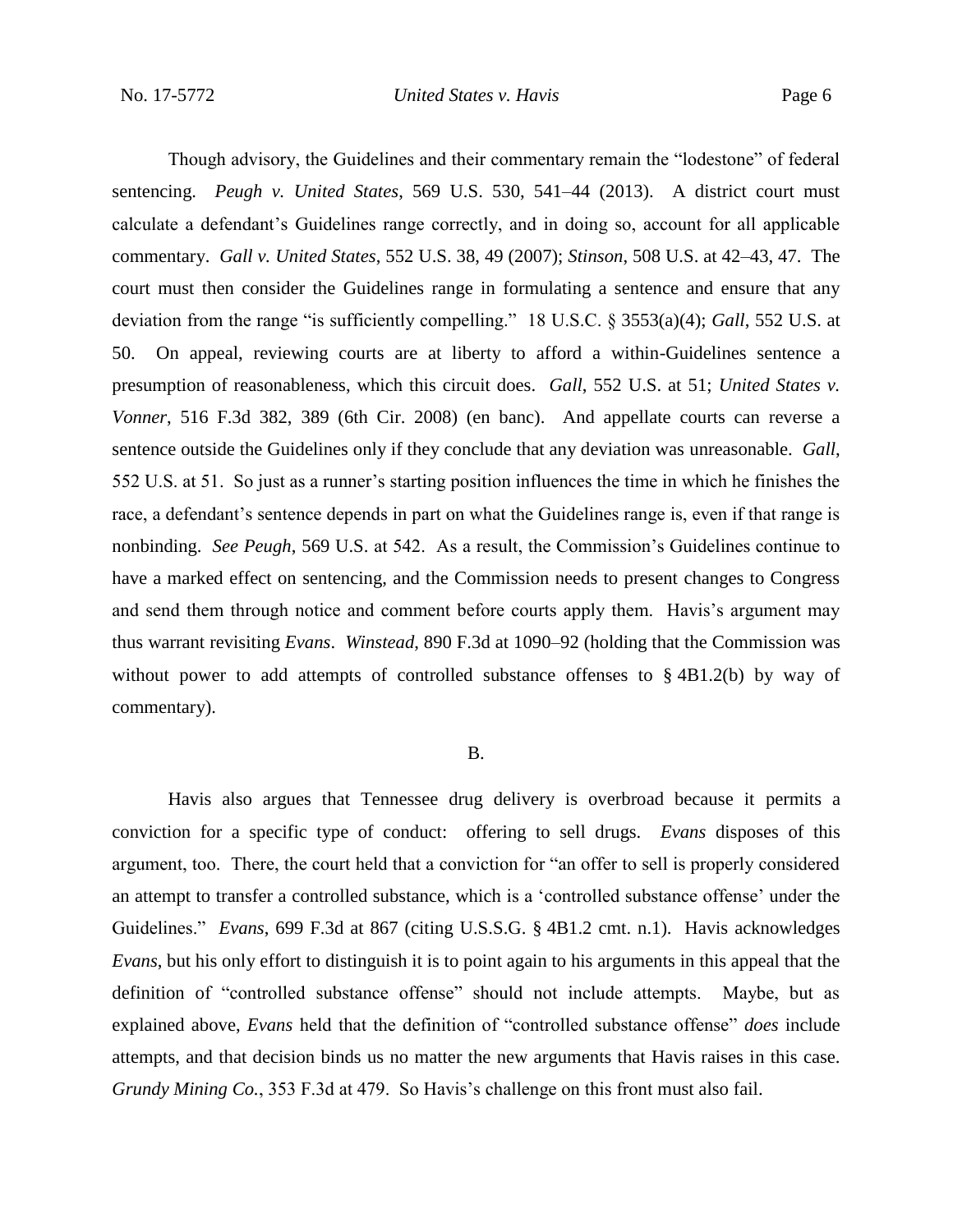C.

Havis next argues that even if an attempt could be a controlled substance offense, the Tennessee definition of attempt does not match up with the federal one. Both definitions require that a defendant take a "substantial step" toward the commission of an offense. *Evans*, 699 F.3d at 867; *State v. Reeves*, 916 S.W.2d 909, 912 (Tenn. 1996) (quoting Tenn. Code Ann. § 39-12-  $101(a)(3)$ ). But according to Havis, what constitutes a "substantial step" is different under Tennessee and federal law.

Key to Havis's argument is the Tennessee Supreme Court's decision in *State v. Reeves*. In *Reeves*, the court interpreted a new statute that redefined the state's law of attempt. *See* 916 S.W.2d at 910–12. Under Tennessee's old approach, courts decided if an action was "mere preparation," on the one hand, or a post-preparation "overt act," on the other. *Id.* at 911. Courts took a "narrow" view toward the latter category, resulting in very few actions amounting to an "overt act." *Id.* By statute, however, Tennessee broadened attempt liability through the adoption of the "substantial step" test. *Id.* at 911–13; *see* Tenn. Code Ann. § 39-12-101(a)(3). Under this new test, conduct amounts to a substantial step, and therefore an attempt, where the conduct is "*strongly corroborative* of the actor's overall criminal purpose." *Reeves*, 916 S.W.2d at 914 (emphasis added).

Based on *Reeves*, Havis argues that Tennessee's substantial-step test captures more conduct than that required under federal law for two reasons. First, he suggests that a "merely preparatory" action can constitute an attempt under Tennessee law but not under federal law. But this argument misreads *Reeves*. Havis is right that Tennessee's substantial-step test captures conduct that might not have been an "overt act" under the state's old approach. *See id.* at 913– 14. But this does not mean that Tennessee now criminalizes conduct that is *merely* preparatory; rather, preparatory conduct must amount to a substantial step, which must be "strongly corroborative of the actor's overall criminal purpose." *Id.*; *see* Tenn. Code Ann. § 39-12-101 cmt. of the Tenn. Sentencing Comm'n ("[T]he point of attempt responsibility, *beyond mere preparation* but short of the completed offense, is reached when an individual's intentional acts constitute a 'substantial step . . . .'" (emphasis added)); *accord United States v. Bell*, 575 F. App'x 598, 605 (6th Cir. 2014), *cert. granted, judgment vacated on other grounds*, 135 S. Ct.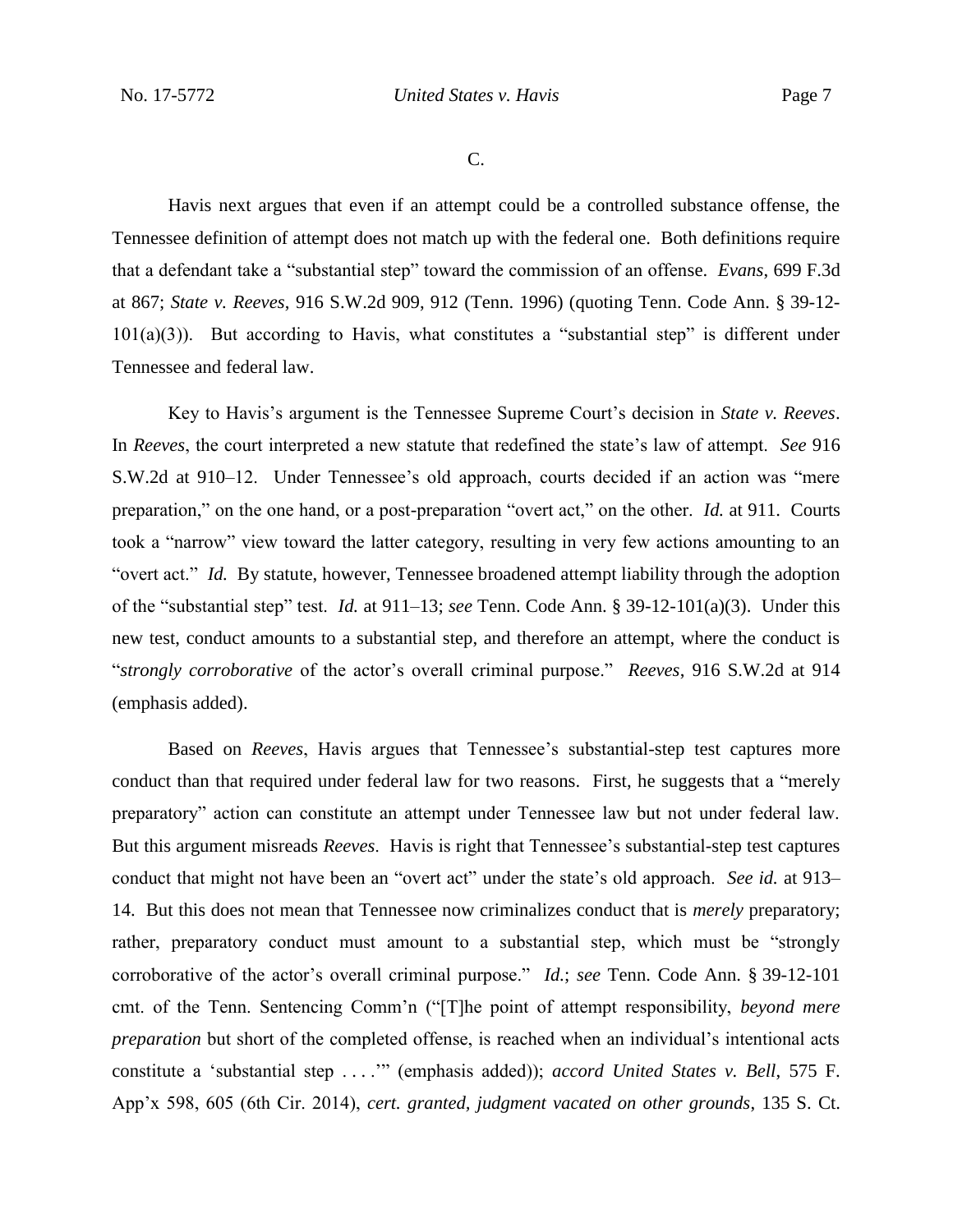2934 (2015) (mem.). And so while preparatory conduct can amount to an attempt in Tennessee, that conduct must still be a substantial step, just as under federal law.

Next, Havis takes issue with the line at which conduct becomes a substantial step under Tennessee and federal law. Tennessee requires conduct that is "*strongly* corroborative" of a defendant's criminal purpose. *Reeves*, 916 S.W.2d at 914 (emphasis added). But Havis reads federal law to require conduct that "*unequivocally* corroborate[s]" a defendant's criminal purpose. *See United States v. Pennyman*, 889 F.2d 104, 106 (6th Cir. 1989) (emphasis added) (quoting *United States v. Pennell*, 737 F.2d 521, 525 (6th Cir. 1984)). Thus, because conduct might be strongly corroborative, but not unequivocally so, Havis concludes that Tennessee attempt criminalizes more conduct than federal law does.

Even if Havis's characterization of federal law is correct,**<sup>2</sup>** it is not enough to show a mismatch. Under the categorical approach, there must be a "realistic probability, not a theoretical possibility," that a state statute is overbroad. *Moncrieffe v. Holder*, 569 U.S. 184, 191 (2013) (quoting *Gonzales v. Duenas-Alvarez*, 549 U.S. 183, 193 (2007)). So when a defendant believes he has found a mismatch, he must point to a case—whether his own or another—to show a realistic probability that he is right. *Duenas-Alvarez*, 549 U.S. at 193; *see, e.g.*, *United States v. Smith*, 881 F.3d 954, 958–59 (6th Cir. 2018); *United States v. Harris*, 853 F.3d 318, 322 (6th Cir. 2017).

<sup>&</sup>lt;sup>2</sup>Havis relies on three of our cases and two Ninth Circuit cases for the unequivocal-corroboration requirement. *See United States v. Garcia-Jimenez*, 807 F.3d 1079, 1088 (9th Cir. 2015); *United States v. Gonzalez-Monterroso*, 745 F.3d 1237, 1243 (9th Cir. 2014); *United States v. Castanon-Campos*, 519 F. App'x 403, 406–07 (6th Cir. 2013); *United States v. Bilderbeck*, 163 F.3d 971, 975 (6th Cir. 1999); *Pennyman*, 889 F.2d at 106. But our cases are less than consistent on this point. *Bilderbeck*, 163 F.3d at 975–76 (indicating that corroboration need be unequivocal at one point, but at four others that corroboration need only be strong); *see United States v. Burns*, 298 F.3d 523, 539 (6th Cir. 2002) (defining a substantial step as "conduct strongly corroborative of the firmness of the defendant's criminal intent" (quoting *Bilderbeck*, 163 F.3d at 975)); *see also* Sixth Cir. Pattern Jury Instr. 5.01(1)(C) (2017) (requiring only "strong[]" corroboration). In addition, our decisions do not address what "attempt" means for purposes of a controlled substance offense under the Guidelines. *Compare, e.g.*, *Pennyman*, 889 F.2d at 106, *with, e.g.*, *United States v. Gorny*, 655 F. App'x 920, 925–26 & n.7 (3d Cir. 2016) (holding that generic federal attempt under the Guidelines requires only strong corroboration, and rejecting the argument Havis raises here), *cert. denied*, 137 S. Ct. 2107 (2017). Moreover, the Ninth Circuit's decisions—including the court's imposition of a novel "probable desistance" requirement, *Garcia-Jimenez*, 807 F.3d at 1088—do not bind us. And those decisions appear to conflict with other Ninth Circuit decisions and diverge from other circuits' treatment of the substantial-step requirement. *Gorny*, 655 F. App'x at 925–26 & n.7 (citing *Hernandez–Cruz v. Holder*, 651 F.3d 1094, 1102 (9th Cir. 2011)). But in the end, even if Havis could surmount these issues, his argument still fails.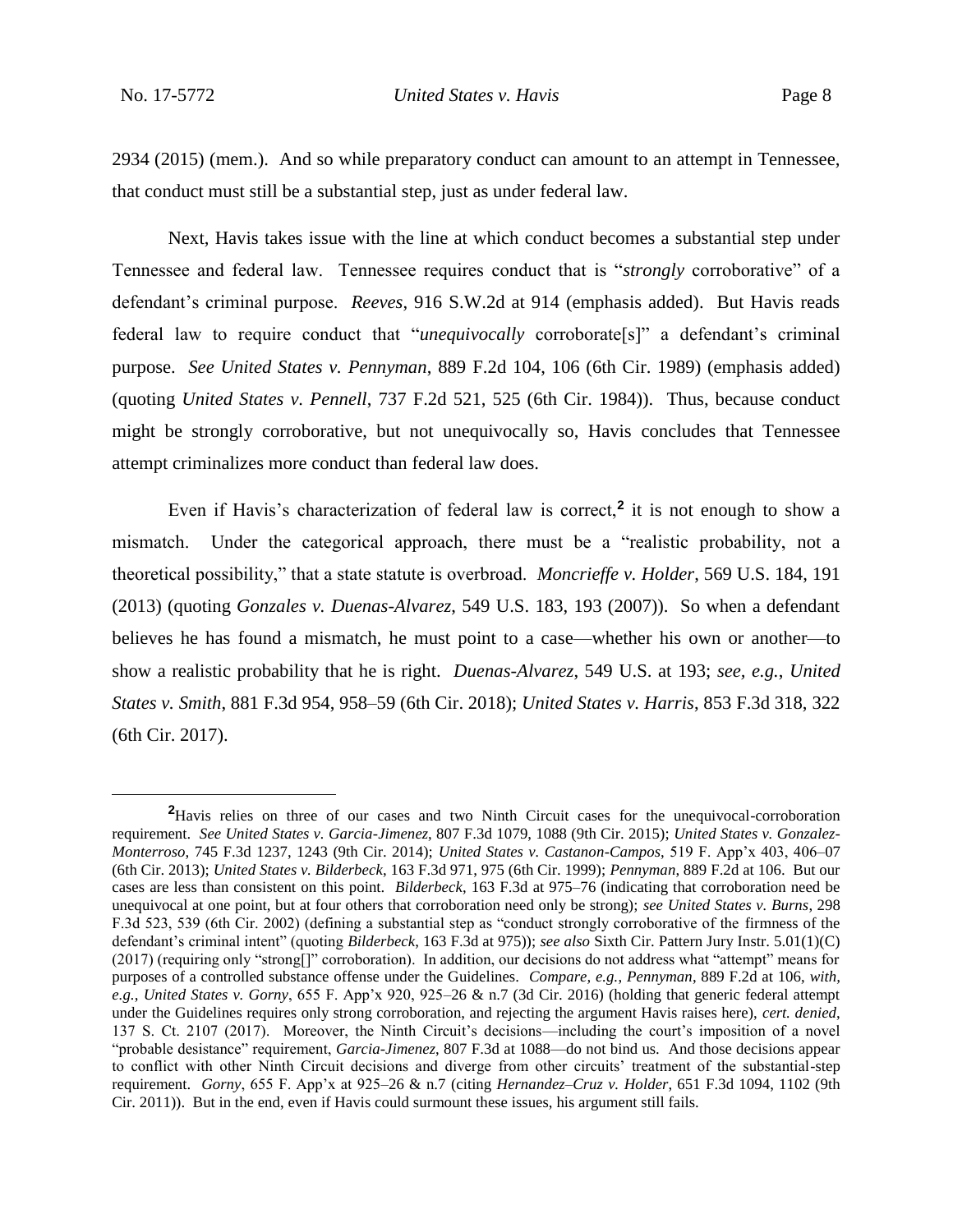In the abstract, one could imagine a scenario in which a defendant's conduct strongly, but not unequivocally, demonstrates a criminal purpose. But Havis leaves us to our imaginations. He has identified no case—his own or any other in Tennessee—in which Tennessee has imposed attempt liability where federal law would not.<sup>3</sup> And he needed to. At least three other courts of appeals have rejected similar challenges on the same basis. *United States v. Alexander*, 809 F.3d 1029, 1033 (8th Cir. 2016) (rejecting categorical challenge to Missouri's attempt statute based on lack of case law construing attempt overinclusively), *cert. denied*, 137 S. Ct. 1608 (2017); *United States v. Garcia-Figueroa*, 753 F.3d 179, 186–90 (5th Cir. 2014) (same, for Florida attempt); *United States v. Saavedra-Velazquez*, 578 F.3d 1103, 1107–10 (9th Cir. 2009) (same, for California attempt). We see no reason to decide this case differently. If the text of Tennessee's attempt statute was plainly overbroad, that would be a different matter. *United States v. Lara*, 590 F. App'x 574, 584 (6th Cir. 2014) (declining to require state-court cases where the "plain meaning of the statute" demonstrated overbreadth); *see also Swaby v. Yates*, 847 F.3d 62, 66 (1st Cir. 2017); *United States v. Titties*, 852 F.3d 1257, 1274–75 (10th Cir. 2017); *Ramos v. U.S. Att'y Gen.*, 709 F.3d 1066, 1071–72 (11th Cir. 2013); *United States v. Grisel*, 488 F.3d 844, 850 (9th Cir. 2007).

But Tennessee's statute requires a "substantial step," and Havis's argument relies on a hypothetical application of two interpretations of the term that he believes are variant. Without more, Havis's argument comes up short.

#### D.

On to Havis's final argument. As Havis points out, "dispensing" a drug is a controlled substance offense under the Guidelines. U.S.S.G. § 4B1.2(b). And under federal law, one can "dispense" a drug by "administering" it, but only in certain circumstances. 21 U.S.C. § 802(10). Now recall that Havis's state conviction was for delivering a controlled substance. Tenn. Code

**<sup>3</sup>***Reeves* itself will not do. There, two students set out to poison their teacher but were caught leaning over her desk with the poison before they could complete the act. 916 S.W.2d at 910. No doubt this conduct unequivocally corroborates their intended criminal purpose. And in *State v. Fowler*, 3 S.W.3d 910 (Tenn. 1999), the defendant wrote a \$200 check to an undercover officer for the stated purpose of "hav[ing] 'straight sex'" with a male standing next to the officer who the defendant believed to be underage. *Id.* at 911–13. There the defendant's conduct unequivocally corroborated his intention to engage in statutory rape.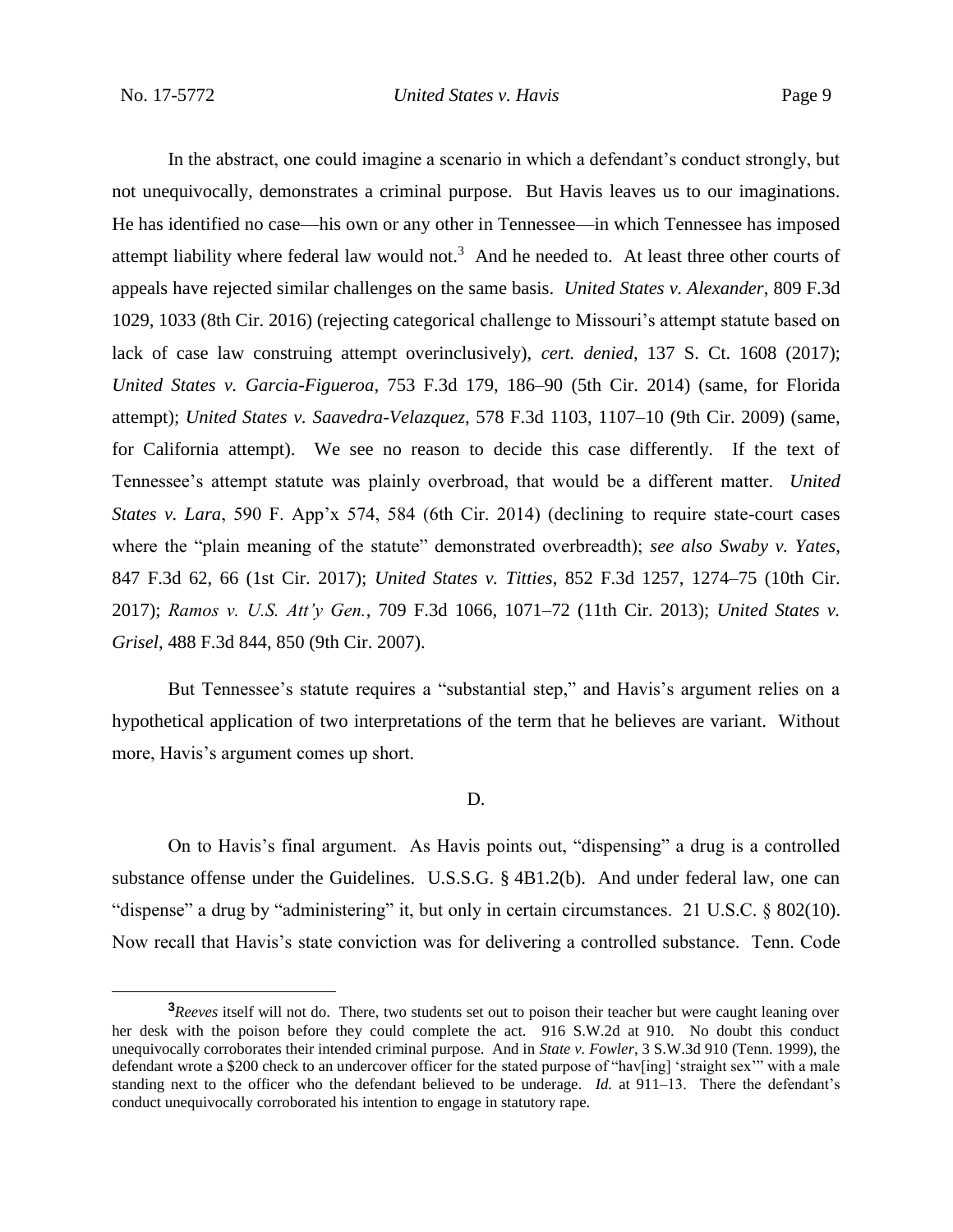Ann. § 39-17-417(a)(2). Havis argues that under Tennessee law, delivery encompasses *any* act of administering a drug, such that someone could be convicted of delivering a drug by administering it in Tennessee in a manner that would not constitute "dispensing" under the Guidelines.

Havis articulates a plausible theory that the Tennessee statute covers a broader range of conduct than the Guidelines. But again, he does not show that it could realistically occur. First, the plain text of Tennessee's statute does not command Havis's interpretation. *Cf. Lara*, 590 F. App'x at 584. Havis would have us infer that delivery under Tennessee law includes any type of administering a drug. He suggests that we draw this inference from Tennessee's definition of "distribute," which is "to deliver *other than by administering* or dispensing a controlled substance." Tenn. Code. Ann. § 39-17-402(9) (emphasis added). So, Havis reasons, if one can deliver drugs *other than by administering* them (at least in the context of distributing), delivery must be the broader genus of administering's species. But Havis does not find much support for this argument in Tennessee's separate definitions of "deliver" and "administer." If every act of administering was a delivery, one would expect some sort of reference to administering in Tennessee's definition of "deliver" or some reference to delivery in Tennessee's separate definition of "administer." There is none. *Id.* § 39-17-402(1), (6). And even if delivery includes *some* administering, Havis also fails to explain why we would not read Tennessee's definition of "deliver" to include administering drugs only to the extent specified in Tennessee's definition of "dispense" (which happens to match that under federal law). *Id.* § 39-17-402(6)–(7); 21 U.S.C. § 802(10); *see United States v. Stauffer Chem. Co.*, 684 F.2d 1174, 1186 (6th Cir. 1982) ("Different portions of the same statute should be read and interpreted consistently with each other, avoiding conflicts.").

Second, Havis cites no cases showing that Tennessee actually charges delivery based on administering a drug in a manner that would not constitute dispensing it. *Smith*, 881 F.3d at 958–59; *see Duenas-Alvarez*, 549 U.S. at 193. And here again, several other circuits have rejected similar challenges on the same grounds. *United States v. Burgos-Ortega*, 777 F.3d 1047, 1052–55 (9th Cir. 2015) (rejecting a near-identical challenge in which the defendant failed to identify a case in which the state prosecuted someone for administering a drug); *United States*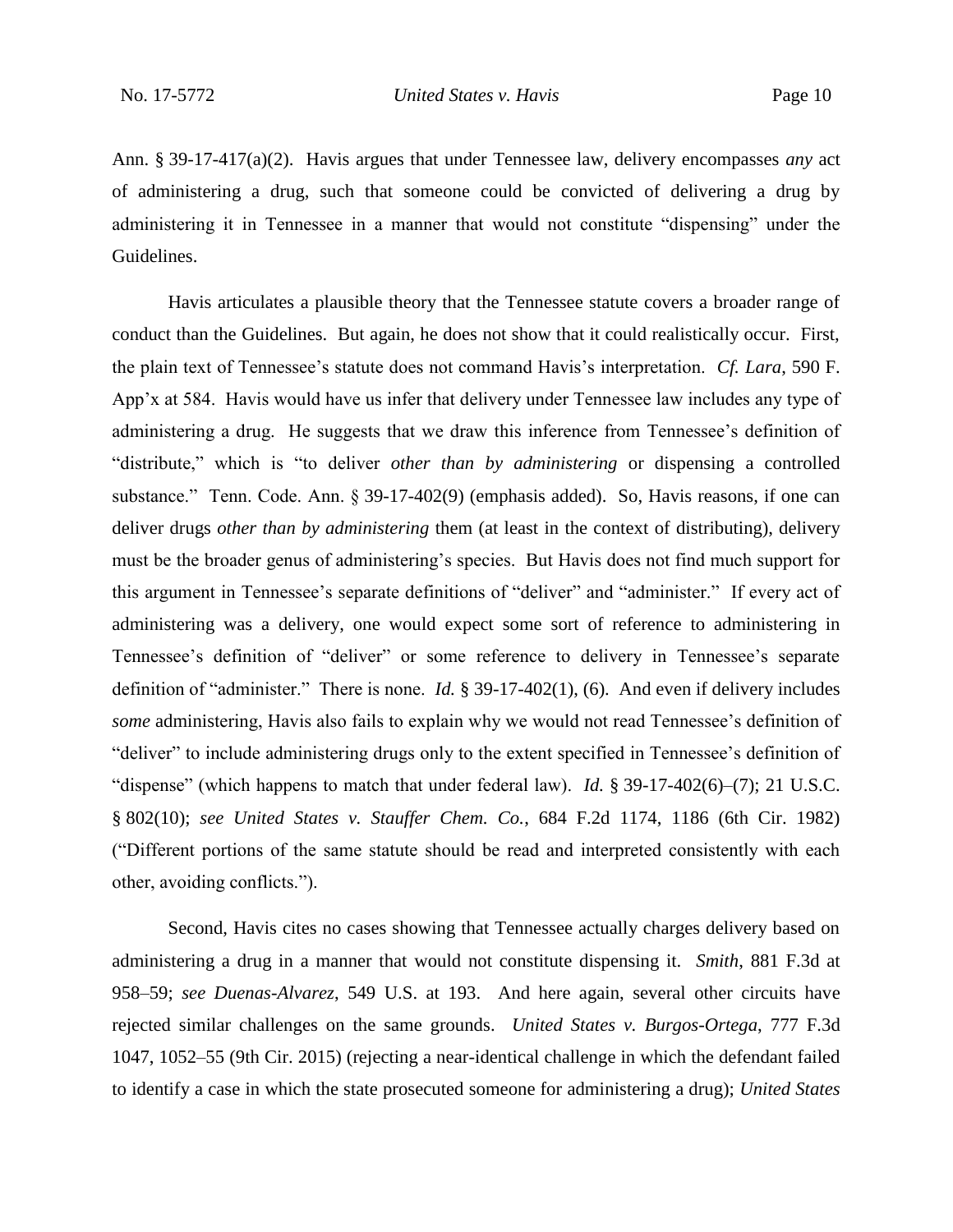*v. Teran-Salas*, 767 F.3d 453, 458–62 (5th Cir. 2014) (same); *see also United States v. Maldonado*, 864 F.3d 893, 899–900 (8th Cir. 2017), *cert. denied*, 138 S. Ct. 702 (2018); *United States v. White*, 837 F.3d 1225, 1230 (11th Cir. 2016). Thus, Havis's final argument is unavailing.

\* \* \*

Since we are bound to reject those of Havis's arguments that our decision in *United States v. Evans* forecloses, and his other arguments are unpersuasive, we conclude that delivering drugs in violation of Tennessee law is a controlled substance offense under § 4B1.2 of the Sentencing Guidelines. The district court's decision is therefore AFFIRMED.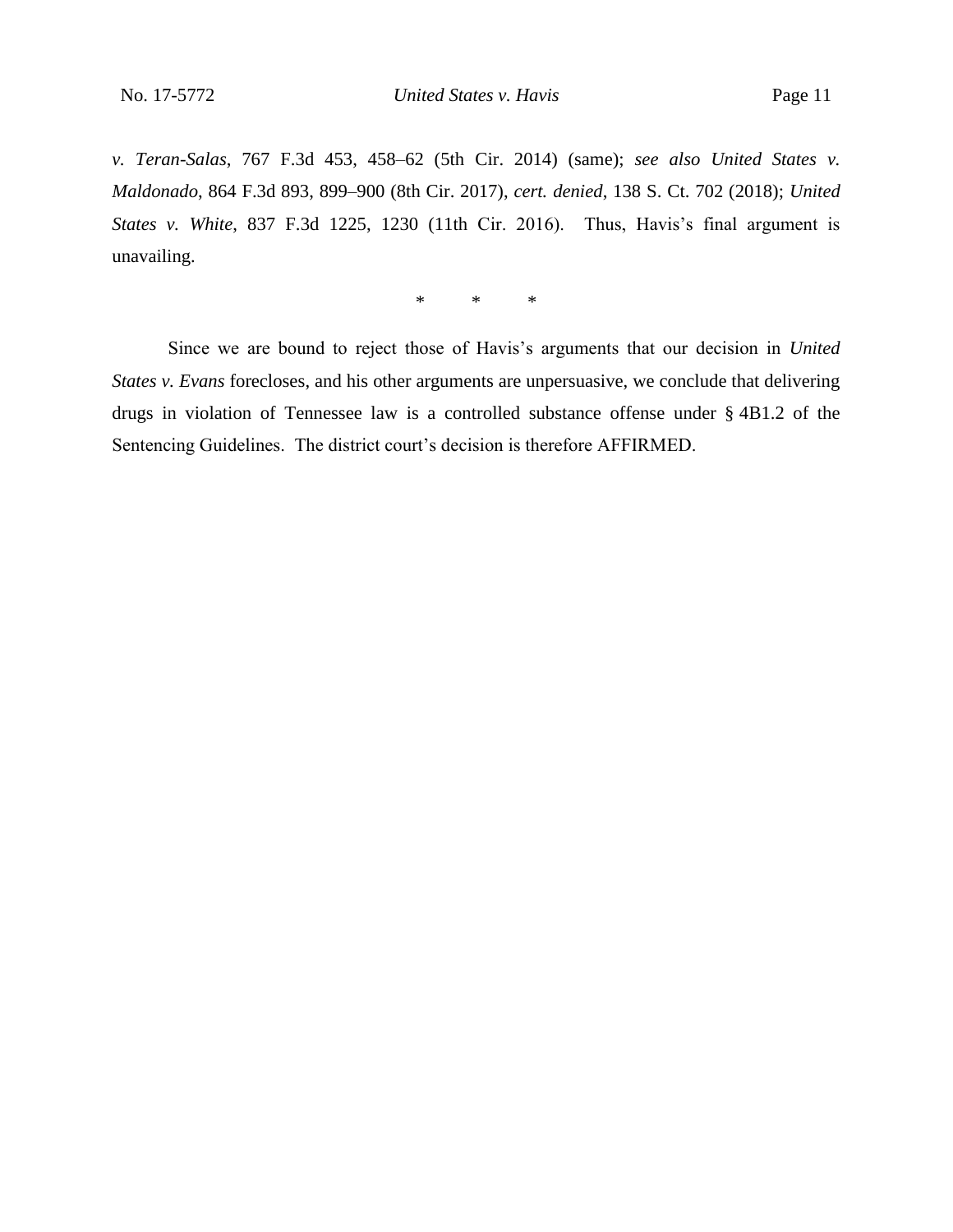## **CONCURRENCE** \_\_\_\_\_\_\_\_\_\_\_\_\_\_\_\_\_

\_\_\_\_\_\_\_\_\_\_\_\_\_\_\_\_\_

JANE B. STRANCH, Circuit Judge, concurring.I concur in the lead opinion. There we explain how Congress created the Sentencing Commission and set the constitutional limits that govern the exercise of its powers. (Lead Op. at 4) We note that by attempting to add offenses to the Guidelines through commentary rather than by amendment, the Commission changed lanes inappropriately, driving in the interpretive lane of commentary when it was bound to proceed in the notice and comment lane of amendment. (*Id.* at 4-6) Havis's argument thus warrants revisiting en banc our published precedent, *United States v. Evans*, 699 F.3d 858 (6th Cir. 2012). *See United States v. Winstead*, 890 F.3d 1082, 1090–91 (D.C. Cir. 2018).

I write separately to explain why *Auer* deference presents no constitutional problem. *See Auer v. Robbins*, 519 U.S. 452, 461 (1997). As we note here (Lead Op. at 4, 5), *Mistretta* made clear that the Sentencing Commission is not at odds with the principle of separation of powers because Congress may delegate complex matters to coordinate Branches as long as it "clearly delineates the general policy," the agency to apply it, and sets "the boundaries of this delegated authority." *Mistretta v. United States*, 109 S. Ct. 647, 655 (1989) (internal quotation marks and citation omitted). We also reference *Stinson v. United States*, 113 S. Ct. 1913 (1993), which established that commentary promulgated by the Sentencing Commission is authoritative "unless it violates the Constitution or a federal statute, or is inconsistent with, or a plainly erroneous reading of, that guideline." *Id.* at 1915. Supreme Court authority thus established the boundaries of deference. Violation of these boundaries resulted in our acknowledgement that the Sentencing Commission may not escape its statutory mandate, which requires that new Guidelines be adopted through notice and comment rulemaking, subject to Congressional review. *See*  28 U.S.C. § 994(a), (p), (x).

It is true that the Government asked us to defer to Commission commentary instead, but its request is not evidence that *Auer*, *Mistretta*, and *Stinson* create some irreparable problem. We can hardly fault the Government for advancing an argument that seeks to enhance its position. That is the job of attorneys who represent parties in litigation. Instead of creating a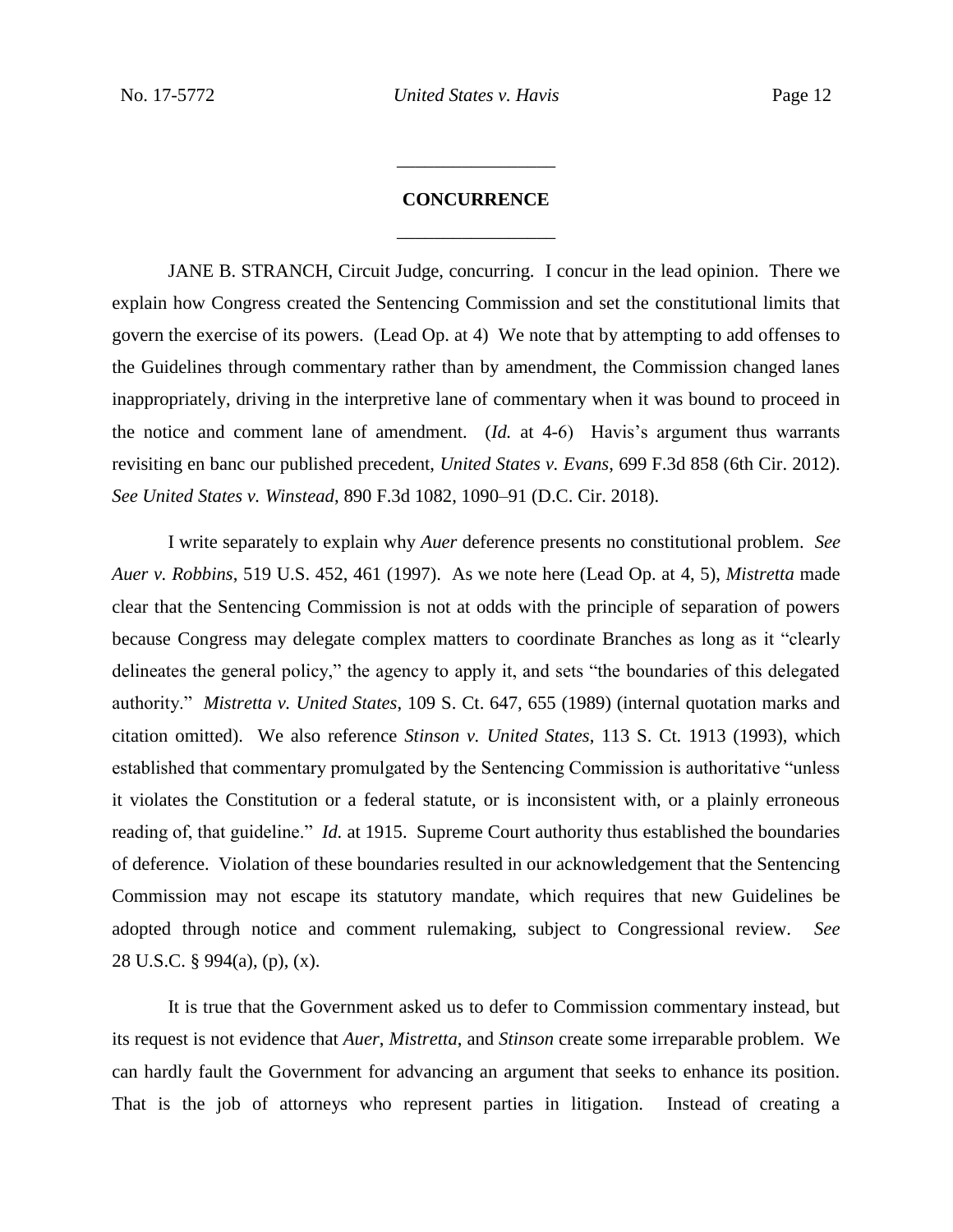constitutional problem, the Government's argument mobilized a constitutional principle that *Auer* deference anticipates: regardless of what interpretation the Government proposes, "it is the court that ultimately decides whether a given regulation means what the agency says." *Perez v. Mortg. Bankers Ass'n*, 135 S. Ct. 1199, 1208 n. 4 (2015).

Nor does it appear to me that immense power has been granted to agencies pursuant to *Auer*. Agencies do not get to decide within a vacuum: they operate within a complex system of checks and balances. To begin with, agency power is derivative of the statutory grant that creates the entity and defines the scope of its power. Our deference doctrines are thus an application of the authority that the legislature chose to grant in particular circumstances. And while the scope of the granted authority may be broad, it operates within specified limits. An agency's rulemaking must comply with the statute, and the agency's interpretation must comply with the rule. It is the courts that ultimately determine whether the agency has acted within the scope of its statutory grant. *City of Arlington, Tex. v. F.C.C.*, 133 S. Ct. 1863, 1874 (2013) ("Where Congress has established a clear line, the agency cannot go beyond it; and where Congress has established an ambiguous line, the agency can go no further than the ambiguity will fairly allow."). *Perez* also reminds us that not only do agency statutes often contain their own safe-harbor or other limiting provisions, but the APA itself "contains a variety of constraints on agency decisionmaking—the arbitrary and capricious standard being among the most notable." 135 S. Ct. at 1209.

Finally, I am perplexed by the argument that *Auer* has led agencies to regulate in a way that is broad and vague with, apparently, the goal of creating maximum leeway to define the meaning of a regulation somewhere down the road. That claim assumes a world of political continuity and agency longevity that we would be hard pressed to find today. It also ignores multiple incentives and constraints. Consider the internal pressures within the agency and throughout the governing executive branch to implement the agency's program and the external pressures from those regulated and their lobbyists to obtain predictability, both of which encourage clear regulations. These stakeholders are focused on bringing their own expertise to bear on highly complex, policy-driven issues that play out on a very practical level. This argument relies on one more dubious assumption—that agency action is driven by the views of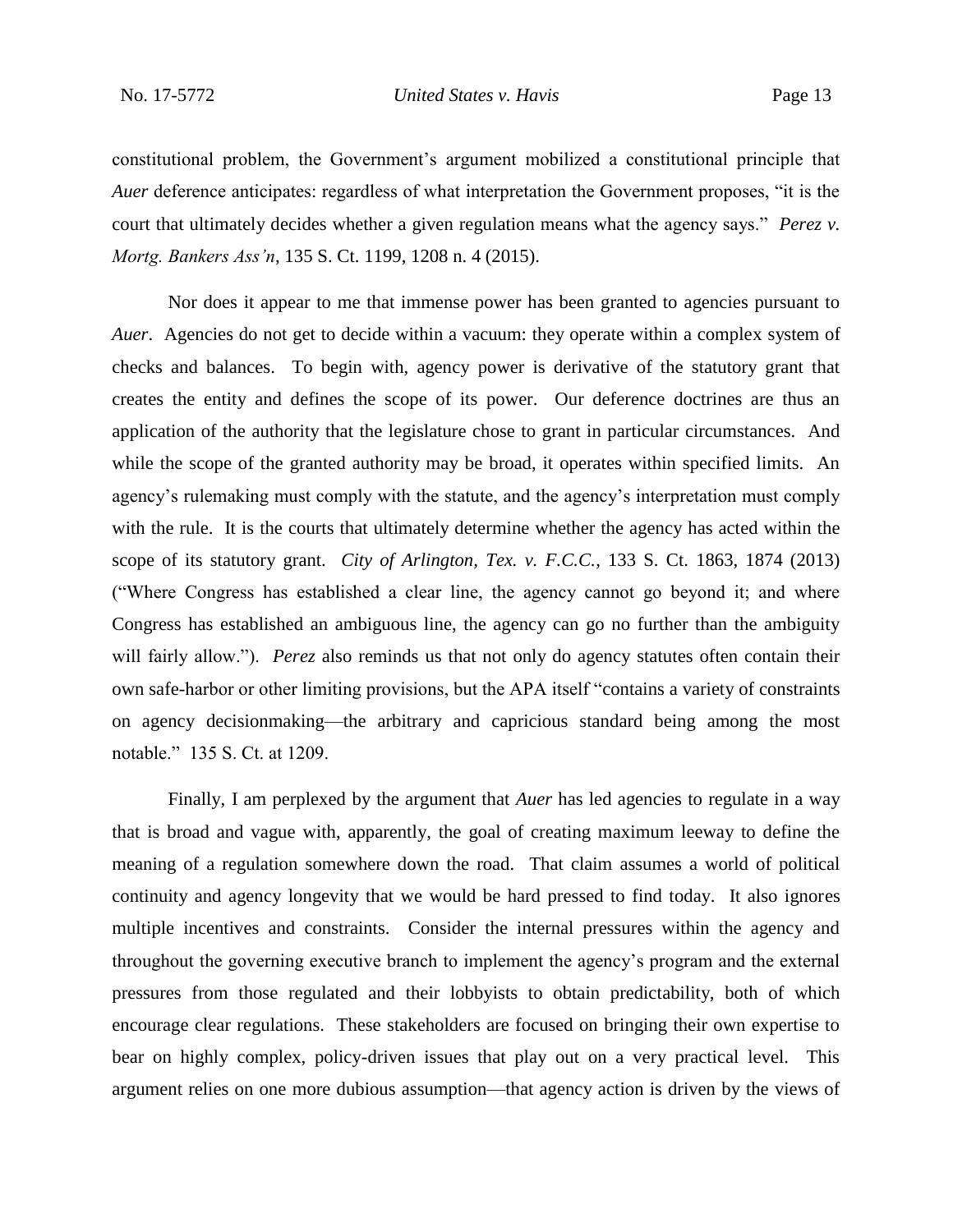the courts on *Auer* deference. It seems to me that the immediate pressures listed above are far more salient. Research supports this conclusion. One recent study showed that barely half of agency drafters responding to a survey even knew what *Auer* was, and even fewer considered it when drafting rules. Christopher J. Walker, *Inside Agency Statutory Interpretation*, 67 Stan. L. Rev. 999, 1062 (2015).

Since the 1930s, courts have recognized "that in our increasingly complex society, replete with ever changing and more technical problems," Congress must be able to delegate power "according to common sense and the inherent necessities of the government co-ordination." *Mistretta*, 109 S. Ct. at 655. The Supreme Court has long recognized the need for some level of judicial deference to the agencies that, guided by empirical research and experience, focus on mastery of a particular set of complex issues. *Chevron, U.S.A., Inc. v. Nat. Res. Def. Council, Inc.*, 104 S. Ct. 2778, 2793 (1984) (noting the environmental "regulatory scheme is technical and complex" and "Judges are not experts in the field"). The current arguments for curtailing agency deference risk dismissing a system that Congress created out of a need to employ the significant expertise held by agencies and their stakeholders in complex areas of the law and instead substituting courts that are ill-equipped for the task. Our carefully developed doctrines of deference strike the proper balance among our three branches by respecting both the exercise of legislative authority and the judiciary's right to make the ultimate decision "whether a given regulation means what the agency says." *Perez*, 135 S. Ct. at 1208 n. 4.

Returning to this case. Though we write separately, the judges on this panel agree that the Sentencing Commission exceeded its rulemaking power by seeking to add offenses to the Guidelines through commentary rather than through the procedures for amendment. And we agree that our prior published decision in *Evans* was incorrect on that issue. The dissent makes a fair argument that we may put aside *Evans* and take up the issue in the first instance. That is a close call, but I end up with the analysis in the lead opinion.

The lesson here is that the existing system works. This case provides no reason to question the wisdom of our longstanding deference to agencies' interpretations of their own rules. It does, however, provide good reason to support en banc review of *Evans*.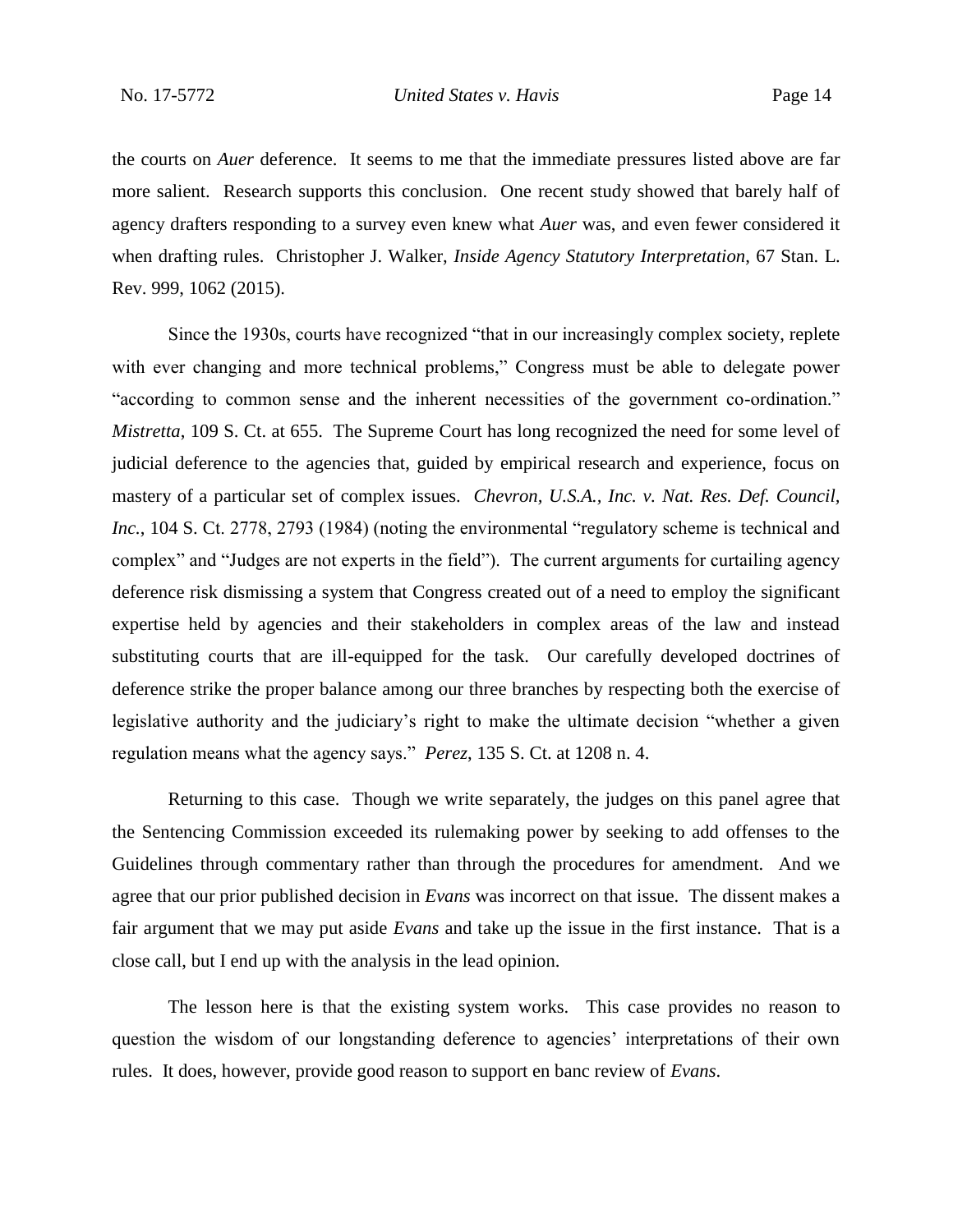## **CONCURRENCE** \_\_\_\_\_\_\_\_\_\_\_\_\_\_\_\_\_

\_\_\_\_\_\_\_\_\_\_\_\_\_\_\_\_\_

THAPAR, Circuit Judge, concurring. If there was ever a case to question deference to administrative agencies under *Auer v. Robbins*, 519 U.S. 452 (1997), or more specifically to the Sentencing Commission under the *Auer*-like *Stinson v. United States*, 508 U.S. 36 (1993), this is it. I write separately to explain why.

In this case, the government asks us to defer to Sentencing Commission commentary. And that commentary expands what is in the Sentencing Guidelines—completed controlled substance offenses—to include something not in the Guidelines—attempts of those offenses. *See* U.S. Sentencing Guidelines Manual § 4B1.2(b) & cmt. n.1 (U.S. Sentencing Comm'n 2016). Under *Auer*, courts must defer to agencies' interpretations of their own rules—including the Commission's interpretation of the Guidelines. *Auer*, 519 U.S. at 461; *see Stinson*, 508 U.S. at 44–45 (quoting *Bowles v. Seminole Rock & Sand Co.*, 325 U.S. 410, 414 (1945)). But one does not "interpret" a text by adding to it. Interpreting a menu of "hot dogs, hamburgers, and bratwursts" to include pizza is nonsense. Nevertheless, that is effectively what the government argues here when it says that we must apply deference to a comment adding to rather than interpreting the Guidelines.

The government's argument shows how far *Auer* has come and will go if left unchecked by the courts. Under *Auer*, agencies possess immense power. Rather than simply enacting rules with the force of law, agencies get to decide what those rules mean, too. But just as a pitcher cannot call his own balls and strikes, an agency cannot trespass upon the court's province to "say what the law is." *Marbury v. Madison*, 5 U.S. (1 Cranch) 137, 177 (1803). *Auer* nevertheless invites agencies into that province, with courts standing by as agencies "say what the law is" for themselves. *Perez v. Mortg. Bankers Ass'n*, 135 S. Ct. 1199, 1215–22 (2015) (Thomas, J., concurring in the judgment). Not only that, but *Auer* incentivizes agencies to regulate "broadly and vaguely" and later interpret those regulations self-servingly, all at the expense of the regulated. *Id.* at 1212–13 (Scalia, J., concurring in the judgment); *see also Sessions v. Dimaya*, 138 S. Ct. 1204, 1223 (2018) (Gorsuch, J., concurring in part and concurring in the judgment)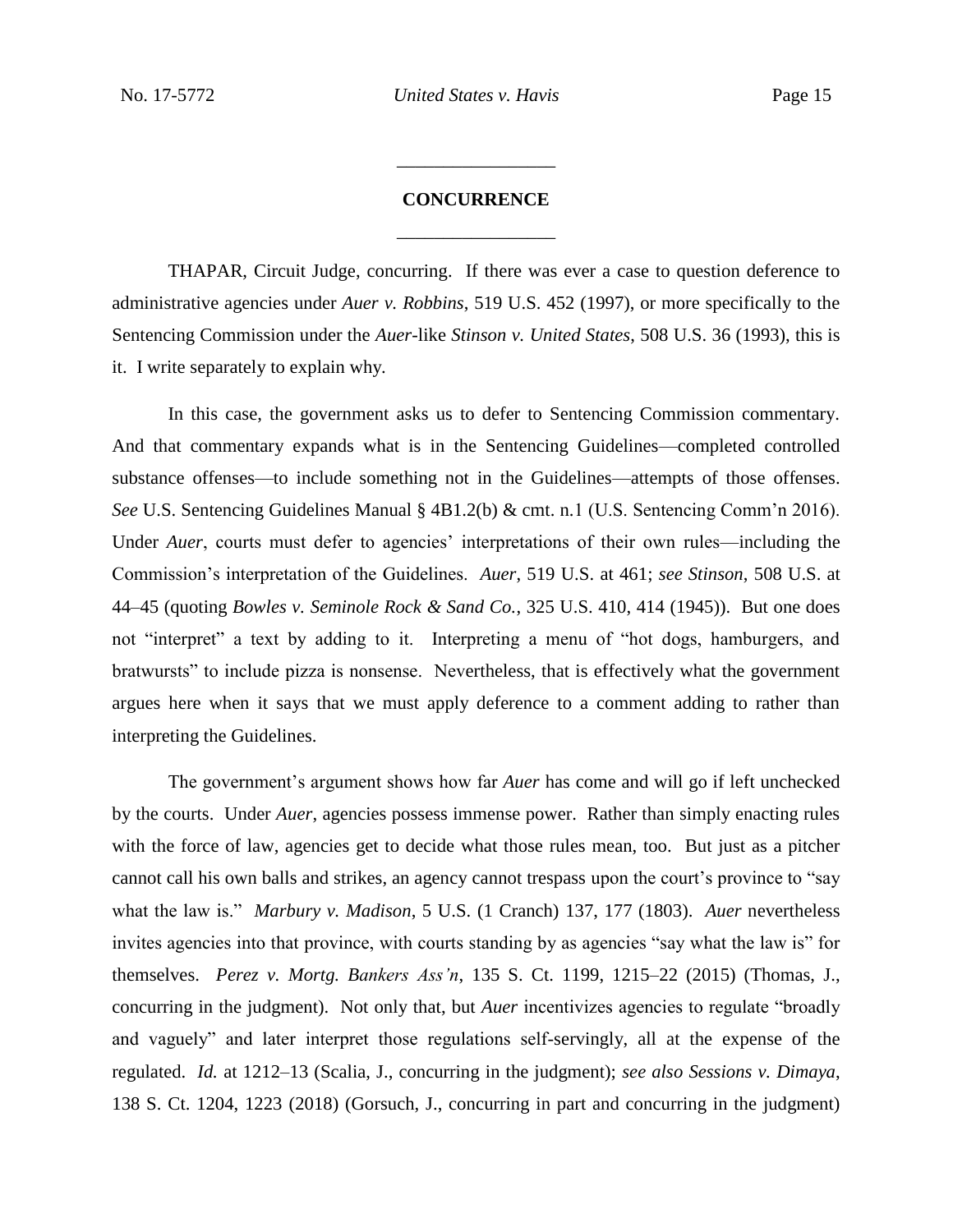("Vague laws invite arbitrary power."). *Auer* thus encourages agencies to change the rules of the game with the benefit of hindsight, "unhampered by notice-and-comment procedures." *Perez*, 135 S. Ct. at 1212 (Scalia, J., concurring in the judgment).

Were this a civil case, these problems with *Auer* deference would merit close attention. But as this is a criminal case, and applying *Auer* would extend Havis's time in prison, alarm bells should be going off. The whole point of separating the federal government's powers in the first place was to protect individual liberty. The Federalist No. 47, at 324 (James Madison) (J. Cooke ed., 1961) (articulating why "the preservation of liberty requires[] that the three great departments of power should be separate and distinct"); *see also* Baron de Montesquieu, *Spirit of the Laws* 199 (T. Evans ed., 1777) (1978) ("[T]here is no liberty if the judicia[l] power be not separated from the legislative and executive."). Applying *Auer* here, however, would both transfer the judiciary's power to say what the law is to the Commission and deprive the judiciary of its ability to check the Commission's exercise of power. *See Perez*, 135 S. Ct. at 1217–21 (Thomas, J., concurring in the judgment). The result: a greater restriction of Havis's liberty. It is one thing to let the Commission, despite its "unusual" character, promulgate Guidelines that influence how long defendants remain in prison. *Mistretta v. United States*, 488 U.S. 361, 412 (1989) (declaring the Sentencing Commission constitutional); *but see id.* at 413–27 (Scalia, J., dissenting) (questioning the constitutionality of the Commission). It is entirely another to let the Commission interpret the Guidelines on the fly and without notice and comment—one of the limits that the Supreme Court relied on in finding the Commission constitutional in the first place. *See id.* at 393–94; *see also Stinson*, 508 U.S. at 46.

Also, in criminal cases, ambiguity typically favors the defendant. If there is reasonable doubt, no conviction. *In re Winship*, 397 U.S. 358, 364 (1970). And if a statute is ambiguous, courts construe the statute in the criminal defendant's favor. *E.g.*, *United States v. Santos*, 553 U.S. 507, 514 (2008) (describing the "venerable" rule of lenity). But not here. *Auer* would mean that rather than benefiting from any ambiguity in the Guidelines, Havis would face the possibility of more time in prison than he otherwise would. So in this context, *Auer* not only threatens the separation of powers but also endangers fundamental legal precepts as well. *See Carter v. Welles-Bowen Realty, Inc.*, 736 F.3d 722, 732–33 (6th Cir. 2013) (Sutton, J.,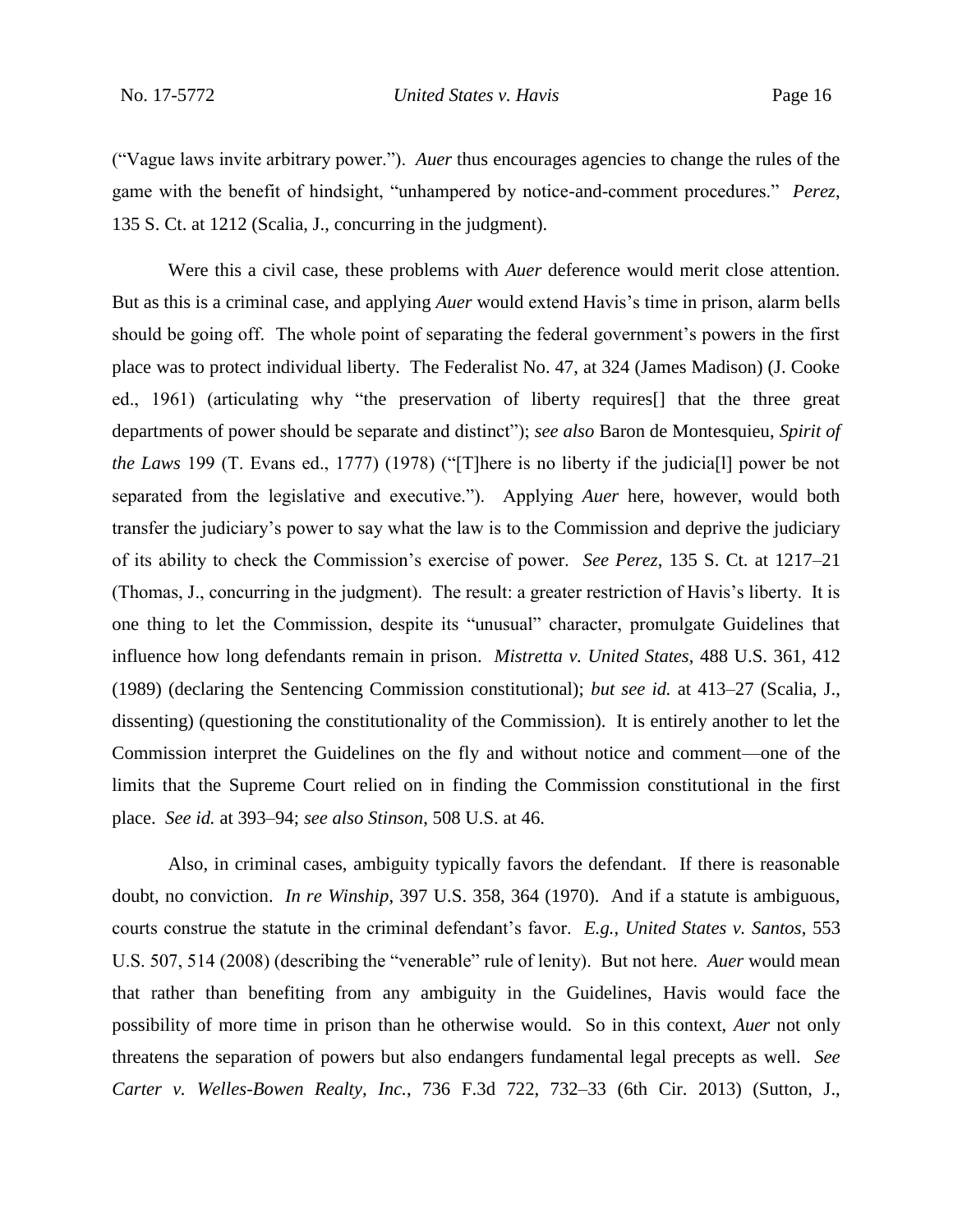concurring) (highlighting problems with requiring the rule of lenity to bow to *Auer* deference); *see also Perez v. United States*, 885 F.3d 984, 990–91 (6th Cir. 2018) (suggesting that the rule of lenity might apply in considering sentencing enhancements under the Armed Career Criminal Act).

The fact that the Sentencing Commission includes thoughtful and respected lawyers, scholars, and judges does not change the court's obligation to exercise its independent judgment when determining what a law (or regulation) means. *Marbury*, 5 U.S. at 177; *see* The Federalist No. 78, at 525 (Alexander Hamilton) (J. Cooke ed., 1961) ("The interpretation of the laws is the proper and peculiar province of the courts."); *see also Perez*, 135 S. Ct. at 1219 (Thomas, J., concurring in the judgment) (noting that the judiciary is "duty bound" to exercise independent judgment when interpreting the law, which includes agency regulations). The government cannot be faulted for arguing for deference. But judges should be faulted for accepting the government's argument. How is it fair in a court of justice for judges to defer to one of the litigants? In essence, the argument boils down to this—the government is populated by experts and when they speak we should tip the scales of justice in their favor. Such deference is found nowhere in the Constitution—the document to which judges take an oath.**<sup>1</sup>** And allowing such deference would allow the same agency to make the rules and interpret the rules. As noted above, this is contrary to any notion the founders had of separation of powers. *See Stern v. Marshall*, 564 U.S. 462, 483 (2011) ("Under the basic concept of separation of powers that flows from the scheme of a tripartite government adopted in the Constitution, the judicial Power of the United States can no more be shared with another branch than the Chief Executive, for example, can share with the Judiciary the veto power, or the Congress share with the Judiciary the power to override a Presidential veto." (internal alterations, quotation marks, and citations omitted)). Even Lord Edward Coke rejected such overtures from King James I. *See Prohibitions del Roy*, (1607) 77 Eng. Rep. 1342 (K.B.) (noting that the judiciary had no obligation to defer to the King

**<sup>1</sup>**Another problem with judicial deference is that when judges defer to the government as party and interpreter, we may be violating our judicial canons. *See* Philip Hamburger, *Chevron Bias*, 84 Geo. Wash. L. Rev. 1187, 1248 (2016). Hamburger notes that if judges are predisposed to defer when the government is involved, then that pre-commitment is "systemic bias." *Id.* at 1239, 1247. And that bias violates both the first and third canon of judicial conduct. *See* U.S. Jud. Conduct Code, Canon 1 (requiring an independent judiciary for a just society); *id.* Canon 3 (requiring judges to recuse if a judge has a bias in favor or against a party). If this is so, judges face a dilemma between (1) applying *Auer* and violating the canons or (2) recusing themselves.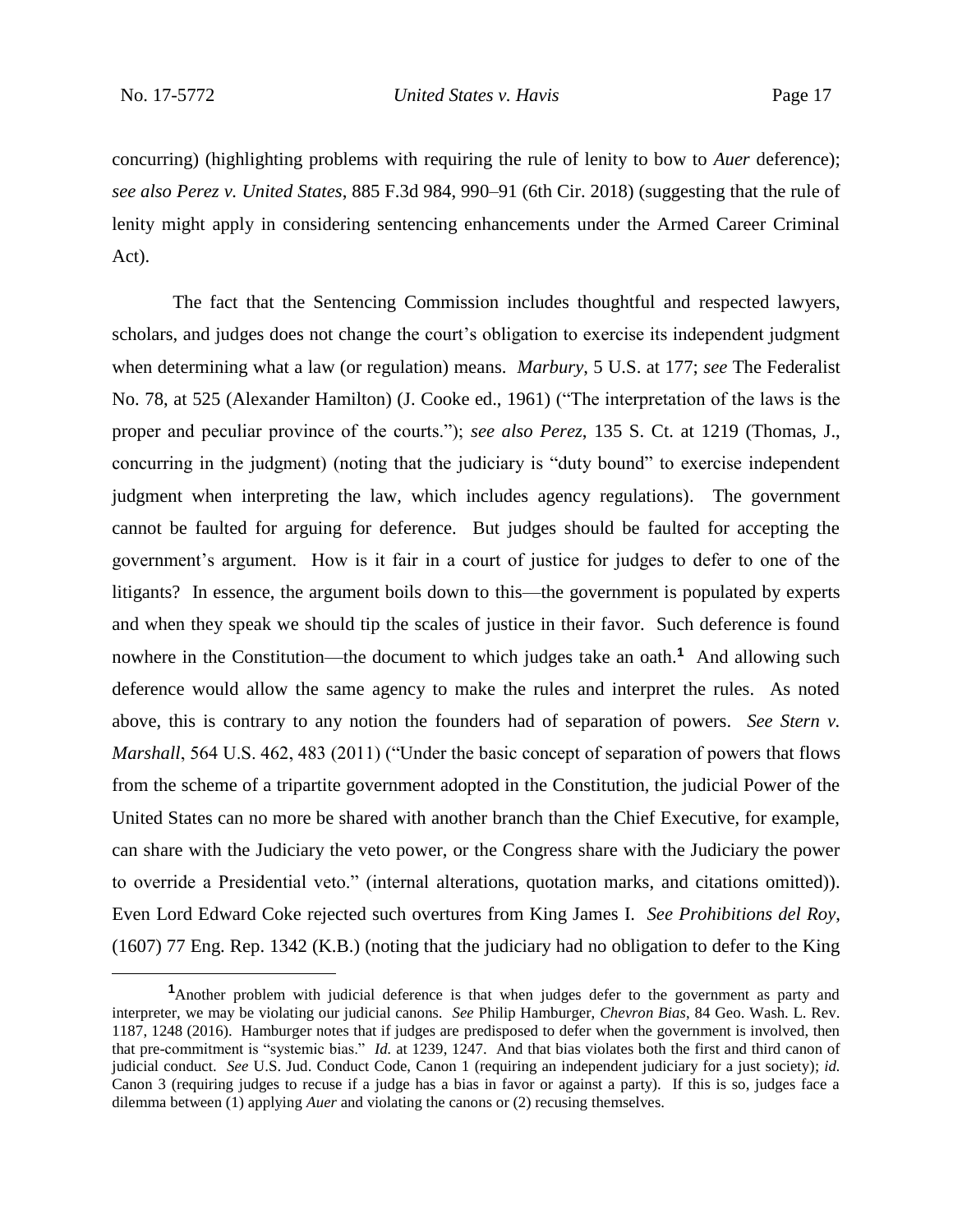on questions of law because no one, not even the King, was above the law). Judges should similarly reject such overtures today.

And while it is true that Congress can provide checks on the agencies, this does not relieve the judiciary from also performing its role. Indeed, the founders envisioned a *combined* system of checks and balances. *See* The Federalist No. 51, at 349 (James Madison) (J. Cooke ed., 1961) (noting that the best security of liberty is a system where "each" branch "may be a check on the other"). But if the judiciary checks out, so to speak, then the system the founders envisioned crumbles.

Fortunately, even under current precedent, this court is not obligated to check out of its constitutional role: the Sentencing Commission's "interpretation" in this case is just an addition and receives no deference. But this case shows how far *Auer* and *Stinson* deference could go if left unchecked. Both precedents deserve renewed and much-needed scrutiny.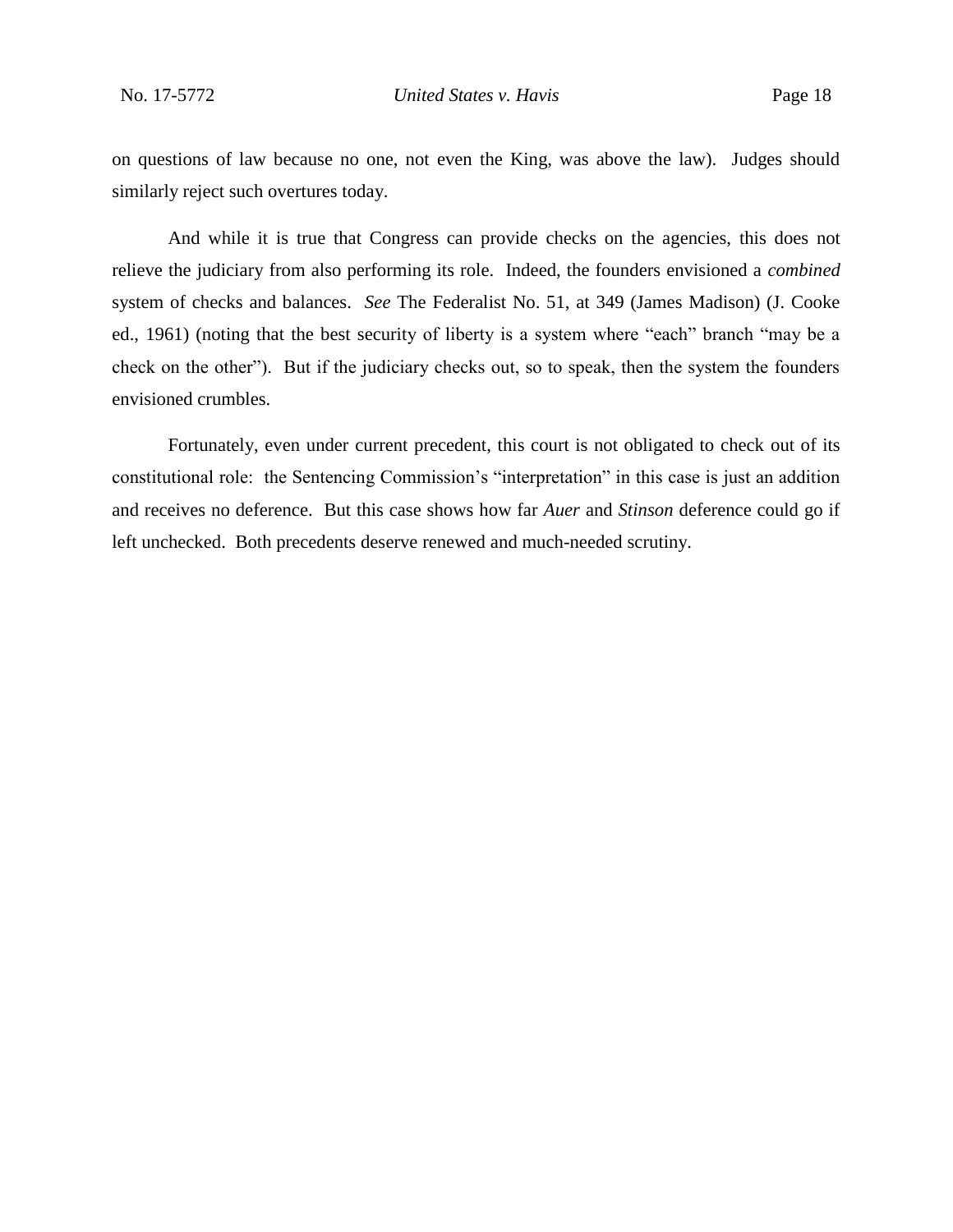# **DISSENT** \_\_\_\_\_\_\_\_\_\_\_\_\_\_\_\_\_

\_\_\_\_\_\_\_\_\_\_\_\_\_\_\_\_\_

MARTHA CRAIG DAUGHTREY, Circuit Judge, dissenting. I agree with much of what the majority says in its well-reasoned opinion, especially with its call for this court, sitting *en banc*, to consider the soundness of our prior decision in *United States v. Evans*, 699 F.3d 858 (6th Cir. 2012). Nevertheless, because the majority holds that *Evans* mandates that we affirm the judgment of the district court in this matter, I respectfully dissent.

As the majority recognizes, separation-of-powers principles foreclose the possibility that the United States Sentencing Commission, through commentary only, can expand the reach of the *text* of the Sentencing Guidelines. Although Guidelines commentary is binding on us to the extent that it "functions to 'interpret [a] guideline or explain how it is to be applied," *Stinson v. United States*, 508 U.S. 36, 42 (1993) (citation omitted) (alteration in original), such commentary is not entitled to controlling weight if "'it is plainly erroneous or inconsistent with' the text of the guideline it interprets." *United States v. Rollins*, 836 F.3d 737, 742 (7th Cir. 2016) (*en banc*) (quoting *Stinson*, 508 U.S. at 45).

In *Evans*, we simply assumed that the commentary to § 4B1.2 of the Guidelines could expand the definition of "controlled substance offenses" to include attempts to commit those crimes. Such *assumptions*, however, are not binding on us in future cases—such as this one that raise the issue directly. *See Will v. Mich. Dep't of State Police*, 491 U.S. 58, 63 n.4 (1989); *Staley v. Jones*, 239 F.3d 769, 776 (6th Cir. 2001). Consequently, I would proceed to address the issue brought before us by Havis—without reference to *Evans*. In doing so, I would hold that the district court erred in increasing Havis's base offense level based upon its belief that the commentary to § 4B1.2 appropriately includes attempted crimes in the Guidelines definition of controlled substance offenses. As the Court of Appeals for the District of Columbia recently noted in *United States v. Winstead*, 890 F.3d 1082, 1092 (D.C. Cir. 2018), "If the Commission wishes to expand the definition of 'controlled substance offenses' to include attempts, it may seek to amend the language of the guidelines by submitting the change for congressional review." Short of doing so, however, it may not "invoke its general interpretive authority via